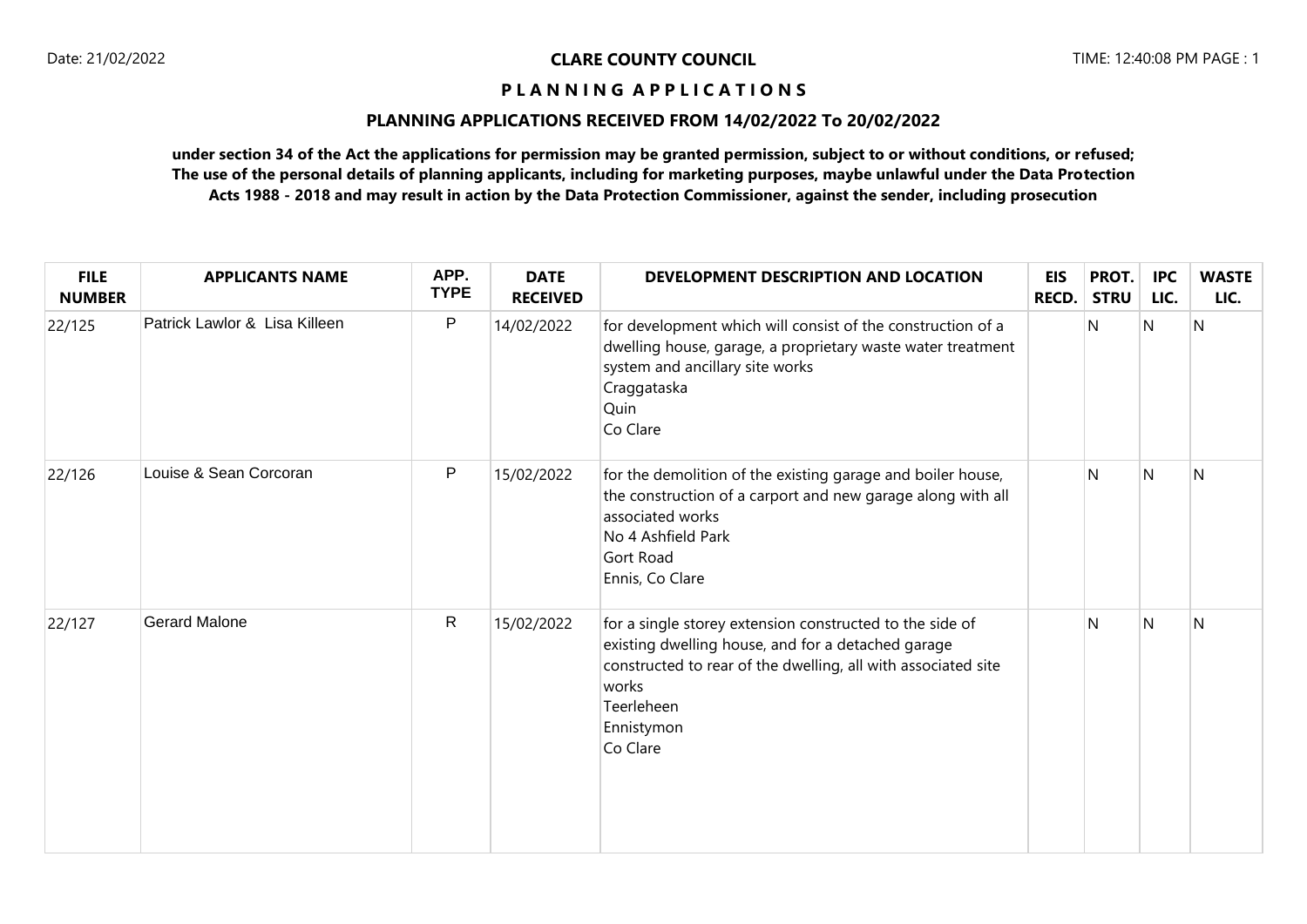## **PLANNING APPLICATIONS RECEIVED FROM 14/02/2022 To 20/02/2022**

| 22/128 | Shirley & Joseph Sexton    | $\circ$ | 15/02/2022 | permission to replace the existing substandard dwelling with<br>a new dwelling, using existing connections to services and all<br>associated site and ancillary works<br>Mountrivers<br>Doonbeg<br>Co Clare V15 X079                                                                                                                                                                        | N | N              | N            |
|--------|----------------------------|---------|------------|---------------------------------------------------------------------------------------------------------------------------------------------------------------------------------------------------------------------------------------------------------------------------------------------------------------------------------------------------------------------------------------------|---|----------------|--------------|
| 22/129 | <b>Beltra Forestry Ltd</b> | P       | 15/02/2022 | to upgrade / improve existing access road for the purposes<br>of extracting timber<br>Cloughaun More Td<br>Miltown Malbay<br>Co Clare                                                                                                                                                                                                                                                       | N | N              | N            |
| 22/130 | Paul & Barbara Mackessey   | P       | 15/02/2022 | for the demolition of existing substandard dwelling house<br>(V94 C9X9) and outbuilding, improvement of existing<br>vehicular entrance, the construction of a replacement<br>dwelling house, domestic garage, installation of an onsite<br>waste water development system with polishing filter<br>together with all associated site works<br>Coollisteige<br>Clonlara<br>Co Clare V94 C9X9 | N | $\overline{N}$ | <sup>N</sup> |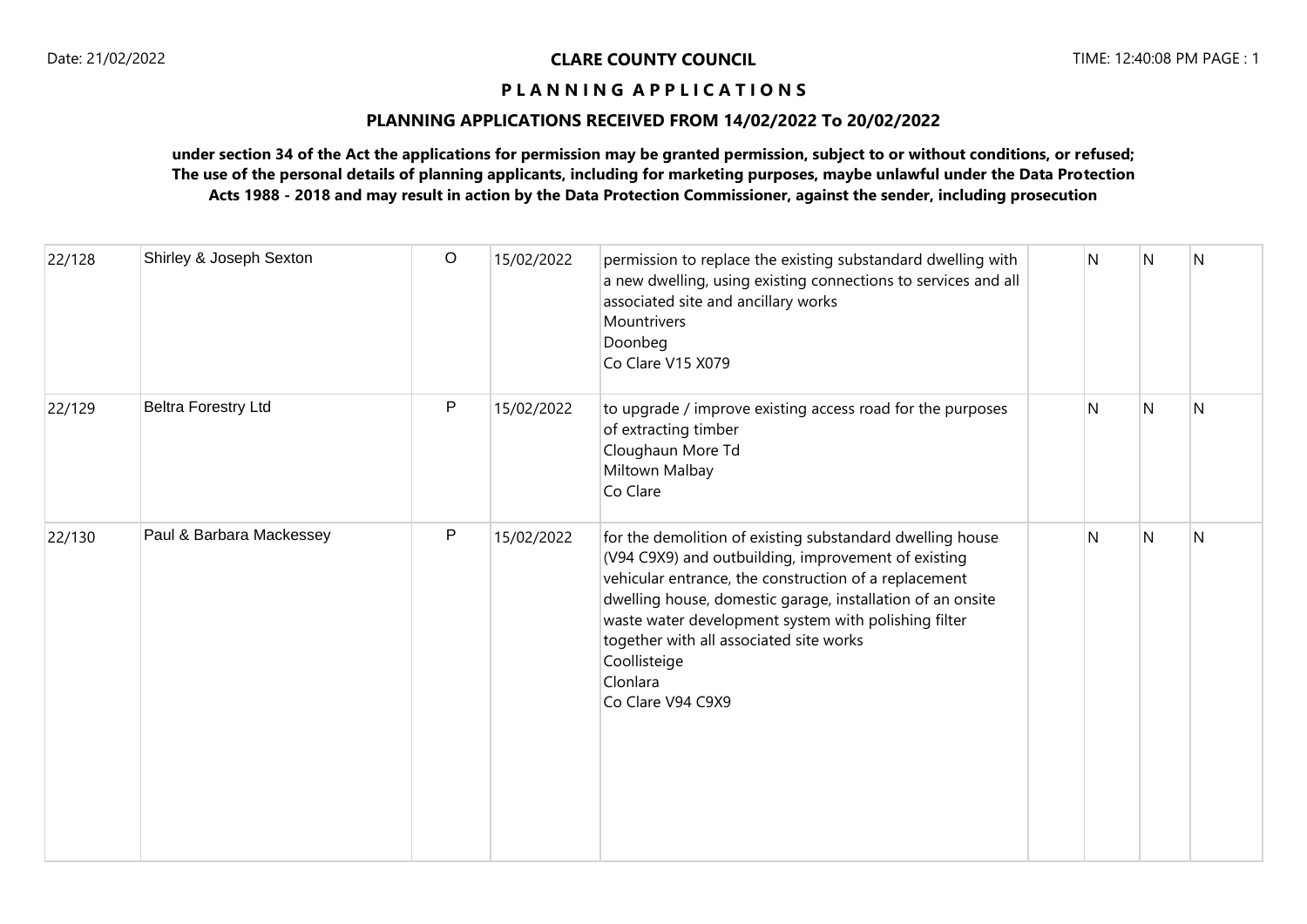## Date: 21/02/2022 **CLARE COUNTY COUNCIL** TIME: 12:40:08 PM PAGE : 1

## **P L A N N I N G A P P L I C A T I O N S**

## **PLANNING APPLICATIONS RECEIVED FROM 14/02/2022 To 20/02/2022**

| 22/131 | Fintan O'Donoghue    | $\mathsf{R}$ | 16/02/2022 | to RETAIN: 1. The Storage Shed to the rear of the property 2.<br>The conversion of the attached Garage to a living area within<br>the Dwelling house, the resultant changes to the fenestration<br>and all associated site and ancillary works<br>Ballybeg<br>Kildysart Road,<br>Ennis, Co Clare V95 Y6K7                                                     | N | N | N |
|--------|----------------------|--------------|------------|---------------------------------------------------------------------------------------------------------------------------------------------------------------------------------------------------------------------------------------------------------------------------------------------------------------------------------------------------------------|---|---|---|
| 22/132 | Patrice Tuohy        | P            | 16/02/2022 | to erect a dwelling house and garage, entrance and driveway,<br>install an effluent treatment system and percolation area and<br>all associated site works<br>Kildavin<br>Feakle<br>Co Clare                                                                                                                                                                  | N | N | N |
| 22/133 | Rachel & John Dillon | P            | 16/02/2022 | to RETAIN the existing entrance to the east of their property,<br>and for PERMISSION to: Alter/improve the existing entrance,<br>to include a new field entrance adjacent to it and to build up<br>the existing entrance to the west of their property and all<br>associated site and ancillary works<br>Kilmacduane East,<br>Cooraclare<br>Co Clare V15 X438 | N | N | N |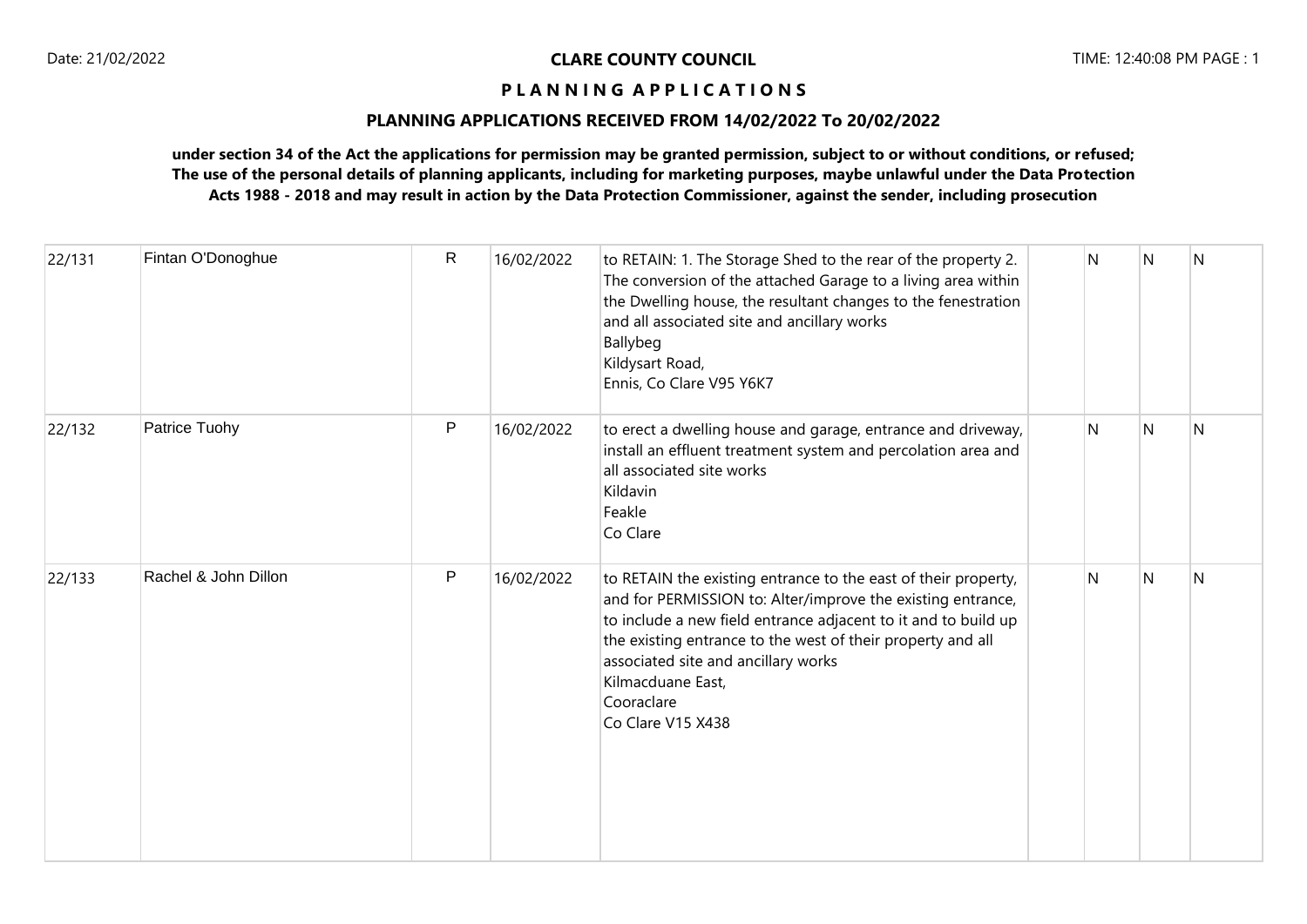## **PLANNING APPLICATIONS RECEIVED FROM 14/02/2022 To 20/02/2022**

| 22/134 | Robert Wollin (MeiraGTx)         | P | 16/02/2022 | for a period of 3 years for the provision of single storey<br>prefabricated temporary office accommodation and all<br>associated site development works<br>Buildings 2 & 3 Block K<br>Airport Avenue,<br>Shannon Free Zone, Shannon, Co Clare | Ν | N              | N              |
|--------|----------------------------------|---|------------|-----------------------------------------------------------------------------------------------------------------------------------------------------------------------------------------------------------------------------------------------|---|----------------|----------------|
| 22/135 | Simone Donnellan                 | P | 16/02/2022 | to continue operating a commercial dog grooming business<br>('shed no more') with associated signage as previously<br>granted under P16-807<br>O'Connell St and Circular Road<br>Dough<br>Kilkee, Co Clare                                    | N | $\overline{N}$ | $\overline{N}$ |
| 22/136 | D Clancy                         | P | 16/02/2022 | to erect new dwelling house, garage, foul sewer treatment<br>plant, percolation area and new site entrance<br>Ballymackea More<br>Quilty<br>Co Clare                                                                                          | N | $\overline{N}$ | $\overline{N}$ |
| 22/137 | Stephen O'Halloran & Orla Devitt | P | 16/02/2022 | to construct a new dwelling house and garage complete with<br>a sewage treatment system and ancillary works<br>Lissane East<br>Clarecastle<br>Co Clare                                                                                        | N | <sup>N</sup>   | N              |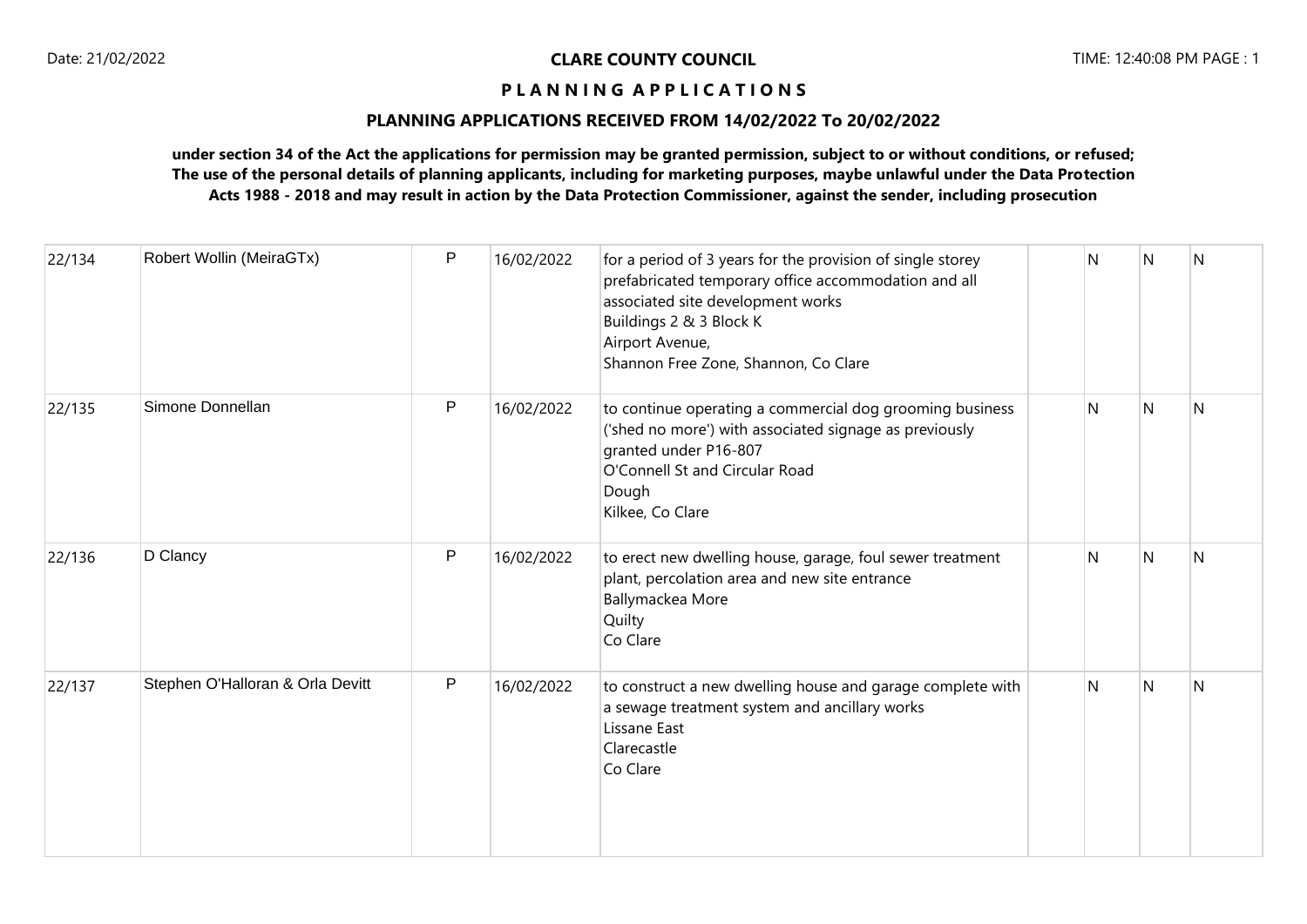## **PLANNING APPLICATIONS RECEIVED FROM 14/02/2022 To 20/02/2022**

| 22/138 | Grace Ryan & Brian Hickey         | $\mathsf{R}$ | 17/02/2022 | for amended site boundaries and updated location of<br>Treatment System and Percolation Area as granted under<br>P19/350<br>Woodfield<br><b>Broadford</b><br>Co Clare                                                                                                                                                                                                                                                                                                                                                                                                                             | N | N | N |
|--------|-----------------------------------|--------------|------------|---------------------------------------------------------------------------------------------------------------------------------------------------------------------------------------------------------------------------------------------------------------------------------------------------------------------------------------------------------------------------------------------------------------------------------------------------------------------------------------------------------------------------------------------------------------------------------------------------|---|---|---|
| 22/139 | The Commissioners of Public Works | P            | 17/02/2022 | for the proposed building upgrade works to, DSP Intro<br>Office, Block 1, Government Buildings, Kilrush Road, Ennis, Co<br>Clare. Works include: a) Replacement roof finish and<br>rooflight; b) New PV panels to roof; c) New external wall<br>insulation and render; d) Elevational changes to include new<br>doors and entrance lobby screens; e) New service yard to the<br>south-west of the building; f) Changes to the site layout to<br>include EV charge points. All with associated site works<br>DSP Intreo Office, Block 1,<br>Government Buildings,<br>Kilrush Road, Ennis, Co Clare | N | N | N |
| 22/140 | Sadie & Martin Quinn              | $\mathsf{P}$ | 17/02/2022 | for the construction of a single dwelling, site entrance, bored<br>well, domestic wastewater treatment unit with percolation<br>area and all associated site works<br>Ballybroghan<br>Ogonnelloe<br>Co Clare                                                                                                                                                                                                                                                                                                                                                                                      | N | N | N |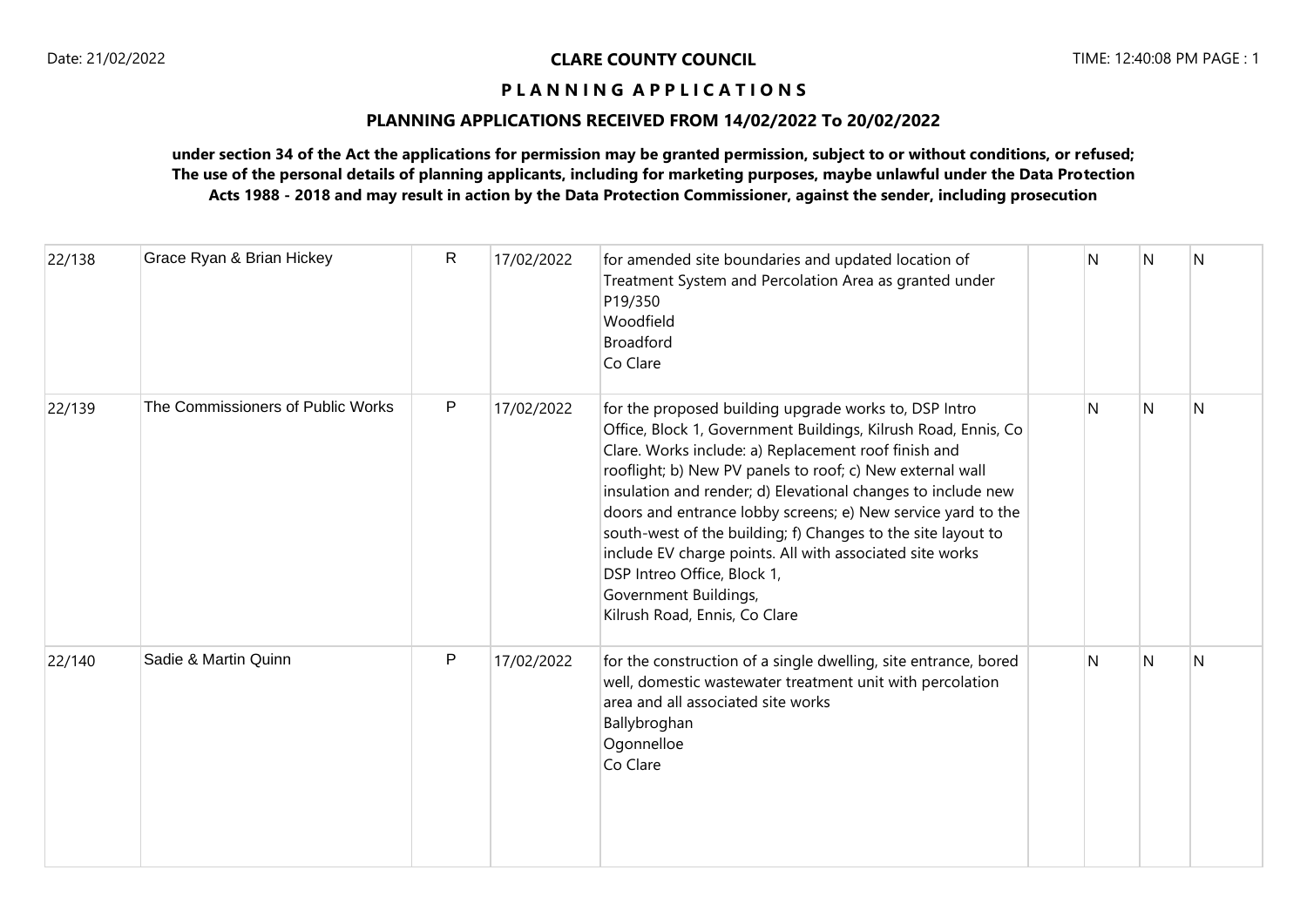## **PLANNING APPLICATIONS RECEIVED FROM 14/02/2022 To 20/02/2022**

| 22/141 | Patricia Keehan         | $\mathsf{R}$ | 17/02/2022 | of as constructed garden shed and glasshouse and also<br>RETENTION permission for garage conversion to sitting room<br>in dwelling house,<br>9 Monaskeha<br>Clonlara<br>Co Clare                                                                                                                                                                                                                  | N            | N            | N            |
|--------|-------------------------|--------------|------------|---------------------------------------------------------------------------------------------------------------------------------------------------------------------------------------------------------------------------------------------------------------------------------------------------------------------------------------------------------------------------------------------------|--------------|--------------|--------------|
| 22/142 | <b>Harrison Gardner</b> | $\mathsf{R}$ | 17/02/2022 | for (i) RETENTION Permission for extensions to dwelling<br>house and ancillary outbuildings as constructed and (ii)<br>PERMISSION to construct and complete extensions to<br>dwelling house, (iii) PERMISSION to construct stand-alone<br>educational building car parking, upgrade existing<br>wastewater treatment plant ancillary site works<br><b>Ballyea North</b><br>Ennistymon<br>Co Clare | $\mathsf{N}$ | $\mathsf{N}$ | $\mathsf{N}$ |
| 22/143 | Margaret & Pat McMahon  | P            | 17/02/2022 | the development will consist of 2 single storey extensions to<br>the rear and side of the existing bungalow approved under<br>reference P8/11657 and all associated site development<br>works<br>Woodpark House,<br>Drumquin,<br>Barefield, Ennis, Co Clare V95 E02H                                                                                                                              | $\mathsf{N}$ | $\mathsf{N}$ | N            |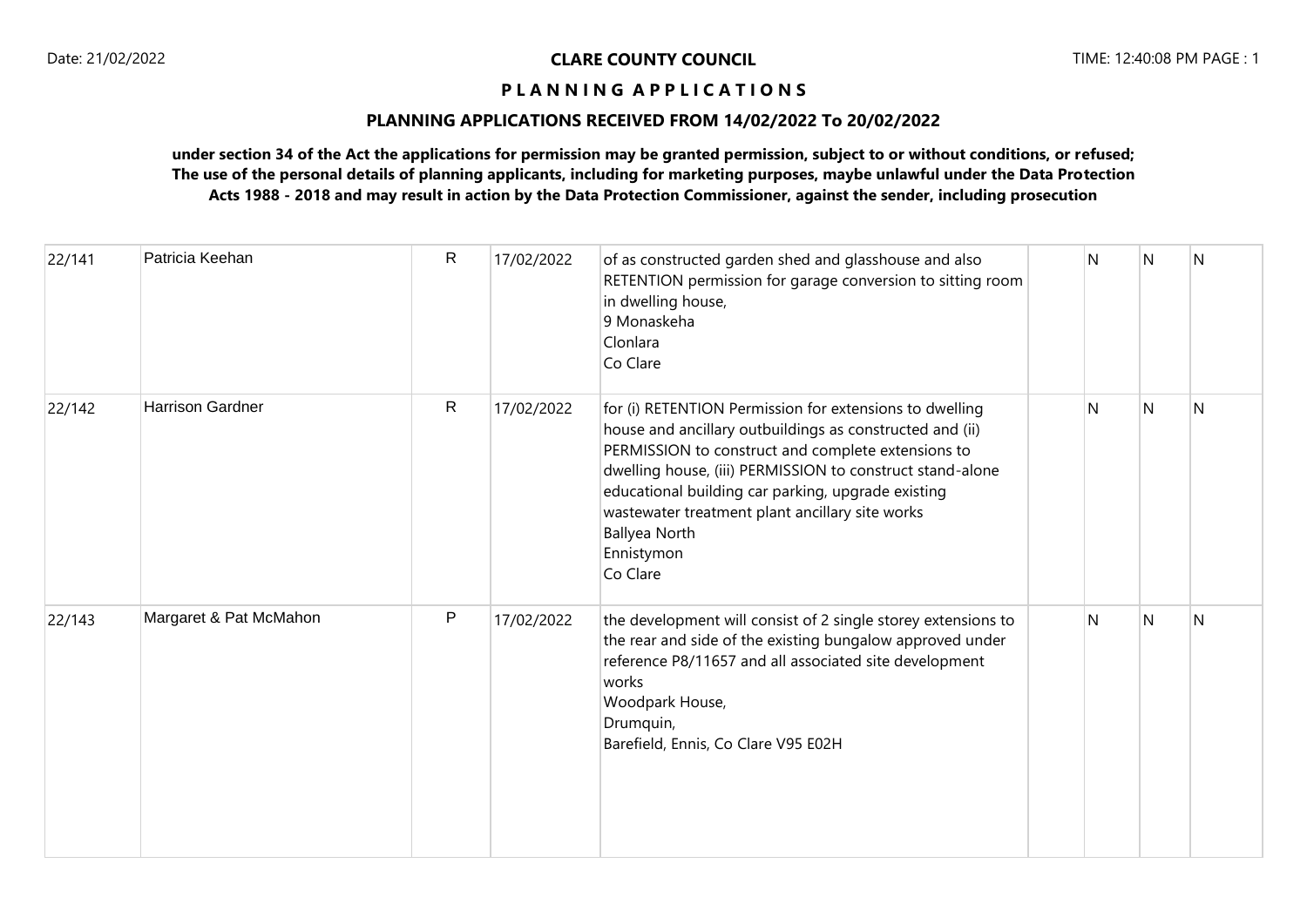## **PLANNING APPLICATIONS RECEIVED FROM 14/02/2022 To 20/02/2022**

| 22/144 | Beth Hayden                    | ${\sf R}$    | 17/02/2022 | of the following; a) the alterations to the existing dwelling<br>house b) the garage/shed as constructed along with<br>associated site works<br><b>Ballyvaskin North</b><br>Miltown Malbay<br>Co Clare     | N | N                       | $\overline{N}$ |
|--------|--------------------------------|--------------|------------|------------------------------------------------------------------------------------------------------------------------------------------------------------------------------------------------------------|---|-------------------------|----------------|
| 22/145 | Nigel Gibson                   | $\mathsf{P}$ | 17/02/2022 | to construct a stone faced front boundary wall to replace the<br>existing sod and stone boundary ditch to the front of the<br>dwelling house<br>Kiltrellig<br>Kilbaha, Kilrush<br>Co Clare                 | N | $\overline{N}$          | N              |
| 22/146 | Thomas Nagle & Marie Considine | $\mathsf{P}$ | 17/02/2022 | to construct a new dwelling house, private garage, site<br>entrance and on-site wastewater treatment system along<br>with all other associated site works and services<br>Rannagh<br>Liscannor<br>Co Clare | N | $\overline{\mathsf{N}}$ | N              |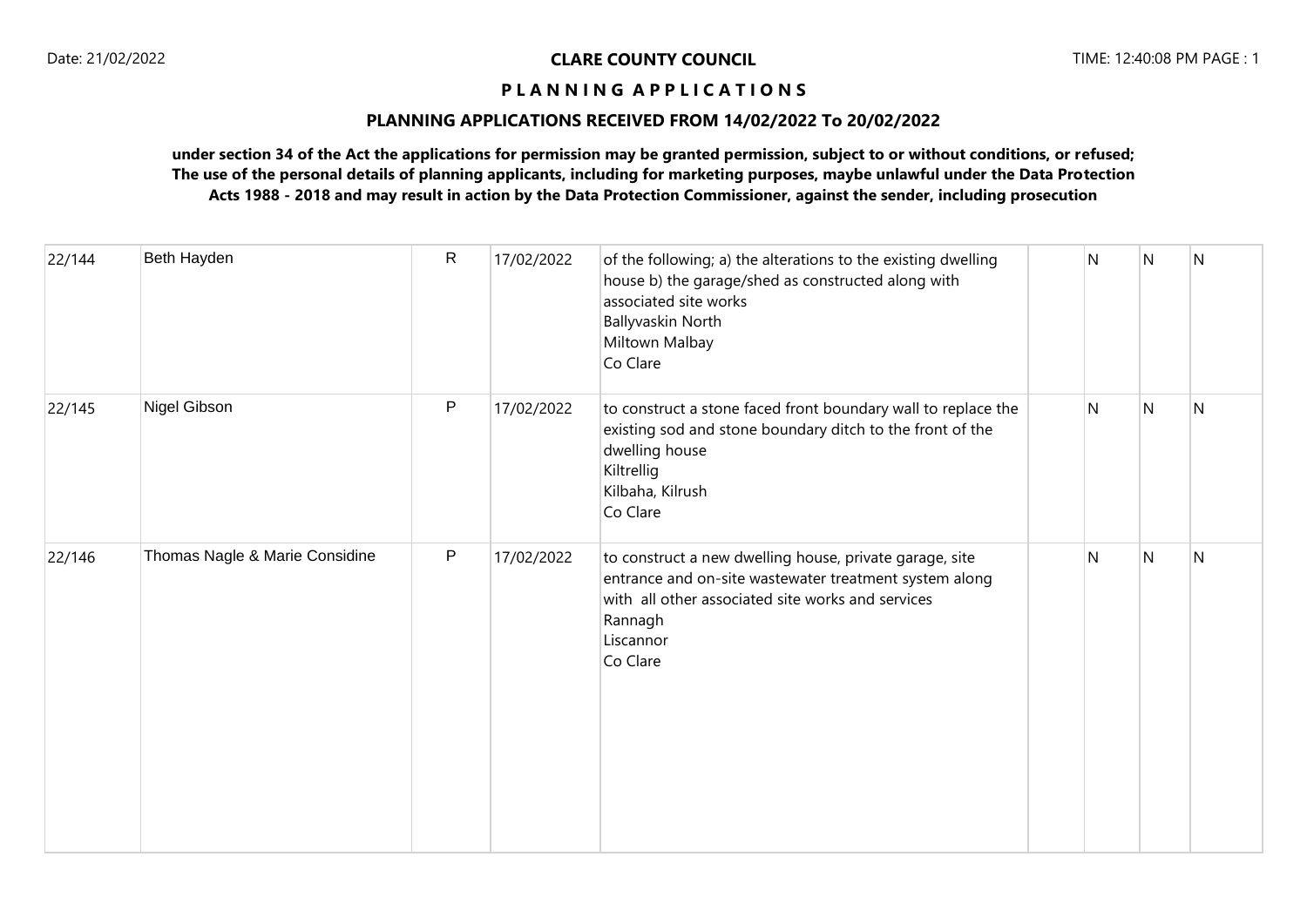## **PLANNING APPLICATIONS RECEIVED FROM 14/02/2022 To 20/02/2022**

| 22/147 | Clare Waste & Recycling Co Ltd | P  | 17/02/2022 | to RETAIN a) Storage Shed (114.3sq.m) and associated<br>sorting bays. b) RETENTION of extended concrete yard area<br>and perimeter retaining walls. PERMISSION for: 1) Amended<br>surface water drainage system and associated storm water<br>building tanks. 2) Provision of new waste recovery building<br>(1,003.62sq.m) 3) Relocation of existing weighbridge. 4)<br>PERMISSION for the relocation of existing maintenance shed.<br>5) Upgrade of existing vehicular access and provision of a<br>new vehicular access for HGVS. 6) Relocation of existing staff<br>facilities including office, canteen prefab structures and toilet<br>facilities 7) All associated works above and below ground to<br>facilitate the proposed development<br>Raheen<br>Tuamgraney<br>Co Clare | N            | N | N            |
|--------|--------------------------------|----|------------|--------------------------------------------------------------------------------------------------------------------------------------------------------------------------------------------------------------------------------------------------------------------------------------------------------------------------------------------------------------------------------------------------------------------------------------------------------------------------------------------------------------------------------------------------------------------------------------------------------------------------------------------------------------------------------------------------------------------------------------------------------------------------------------|--------------|---|--------------|
| 22/148 | <b>Kieran Howard</b>           | R. | 18/02/2022 | of (a) extension to existing dwelling house (b) private garage<br>/ store (c) new entrance to existing dwelling house<br>Glenmore Road<br>Kilmihil<br>Co. Clare                                                                                                                                                                                                                                                                                                                                                                                                                                                                                                                                                                                                                      | $\mathsf{N}$ | N | $\mathsf{N}$ |
| 22/149 | Damien O'Grady & Grace Killeen | P  | 18/02/2022 | for development which will consist of the construction of a<br>dwelling house, garage, a proprietary waste water treatment<br>system and ancillary site works<br>Meenross<br>Scarriff<br>Co. Clare                                                                                                                                                                                                                                                                                                                                                                                                                                                                                                                                                                                   | N            | N | N            |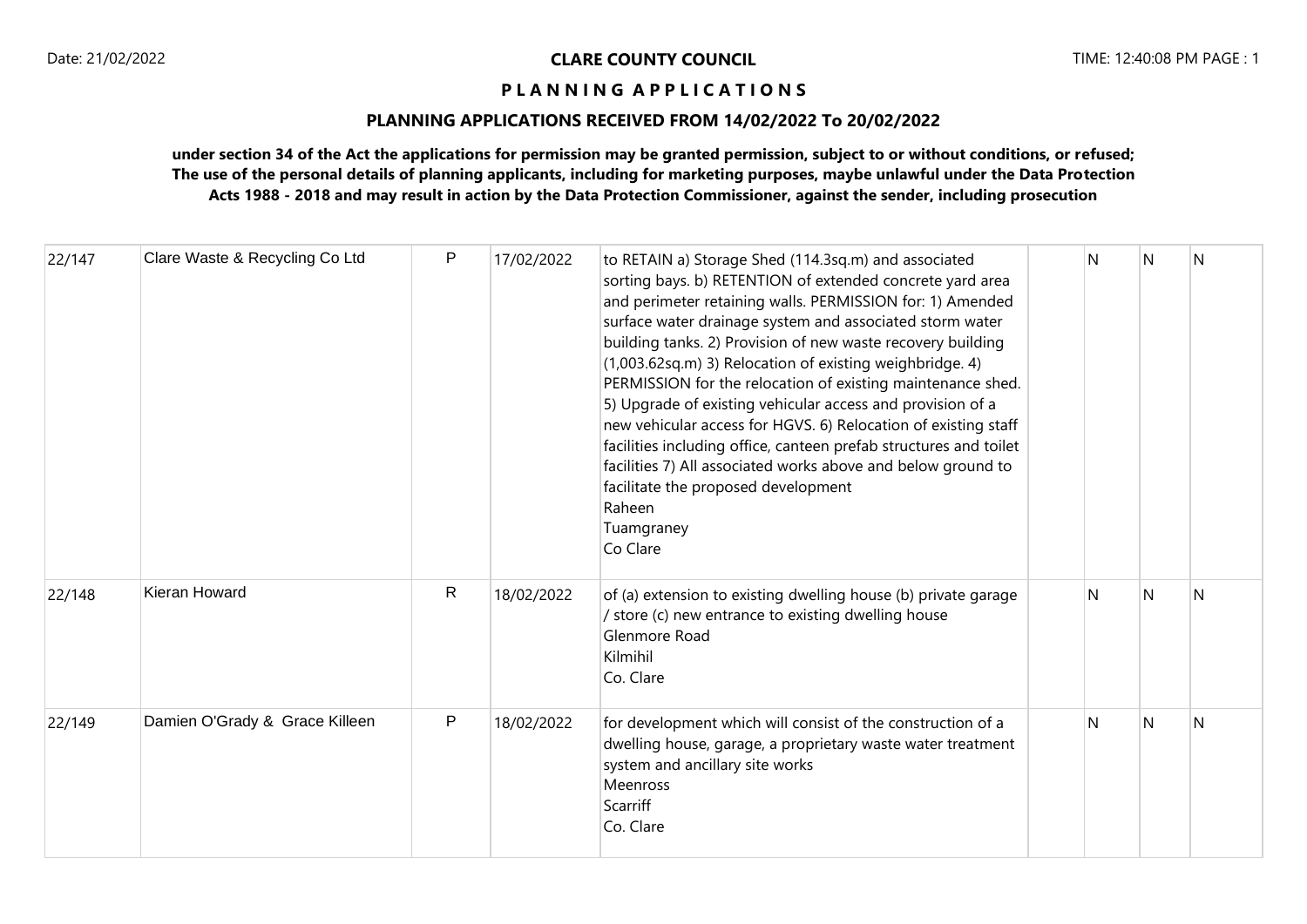## **PLANNING APPLICATIONS RECEIVED FROM 14/02/2022 To 20/02/2022**

| 22/150 | D.R.M. Construction Ltd.      | P            | 18/02/2022 | for development which will consist of (1) a revised house<br>design on site no. 5 to that previously granted under<br>Planning Ref. P20-908. The revisions will include for<br>additional ground floor area to the rear of the dwelling, with<br>changes to rear and side elevations. (2) Site works and<br>service connections all as previously granted under Planning<br>Ref. P20-908<br>Coill an Chanonaigh<br>Tulla Td.<br>Tulla<br>Co. Clare | N            | N            | N            |
|--------|-------------------------------|--------------|------------|----------------------------------------------------------------------------------------------------------------------------------------------------------------------------------------------------------------------------------------------------------------------------------------------------------------------------------------------------------------------------------------------------------------------------------------------------|--------------|--------------|--------------|
| 22/151 | Maeve O'Connor & Eamonn Byrne | $\mathsf{P}$ | 18/02/2022 | to construct a private dwelling house with attached garage,<br>installation of new waste-water treatment system and<br>percolation area and all associated site works<br>Loughloon<br>Liscannor<br>Co. Clare                                                                                                                                                                                                                                       | $\mathsf{N}$ | $\mathsf{N}$ | $\mathsf{N}$ |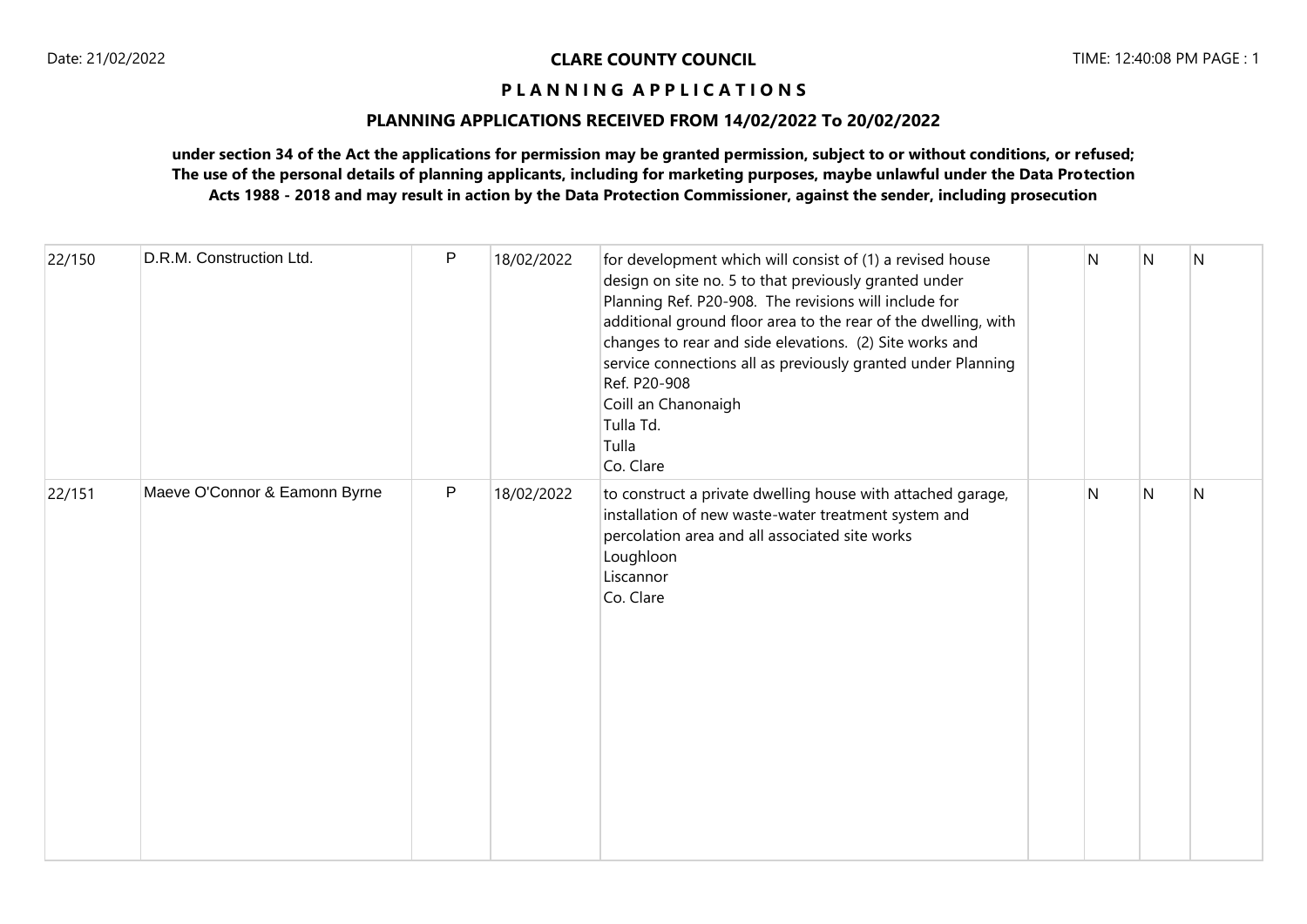## **PLANNING APPLICATIONS RECEIVED FROM 14/02/2022 To 20/02/2022**

| 22/8002 | <b>Clare County Council</b> | P | 18/02/2022 | for the redevelopment of an existing office building for the<br>purpose and provision of an Enterprise and Innovation<br>facility. The proposed development will include: 1. Change of<br>the use of the building from that permitted under P98-1093<br>(Light industrial purposes or similar and a call centre) to an<br>Enterprise and Innovation Centre, 2. Erect an entrance canopy<br>and covered walkway to the east of the building and cycle<br>parking with a canopy to the north, 3. Carry out changes to<br>the elevations by the addition of double doors to the east<br>and north elevations and windows to the west and north<br>elevations, 4. Erect Branding signage on the south, west and<br>north elevations and, 5. All ancillary Site and Building works<br>including EV charging points, PV panels to the roof and Patio<br>Area. In accordance with the Habitats Directive, Appropriate<br>Assessment Screening has been carried out on the project.<br>An Environmental Impact Assessment (EIA) screening<br>determination has been made and concludes that there is no<br>real likelihood of significant effects on the environment<br>arising from the proposed development<br><b>Block 2 Ballymaley Business Park</b><br>Gort Road<br>Ennis<br>Co. Clare V95 EY4C | N | N | N |  |
|---------|-----------------------------|---|------------|----------------------------------------------------------------------------------------------------------------------------------------------------------------------------------------------------------------------------------------------------------------------------------------------------------------------------------------------------------------------------------------------------------------------------------------------------------------------------------------------------------------------------------------------------------------------------------------------------------------------------------------------------------------------------------------------------------------------------------------------------------------------------------------------------------------------------------------------------------------------------------------------------------------------------------------------------------------------------------------------------------------------------------------------------------------------------------------------------------------------------------------------------------------------------------------------------------------------------------------------------------------------------------------------|---|---|---|--|
|---------|-----------------------------|---|------------|----------------------------------------------------------------------------------------------------------------------------------------------------------------------------------------------------------------------------------------------------------------------------------------------------------------------------------------------------------------------------------------------------------------------------------------------------------------------------------------------------------------------------------------------------------------------------------------------------------------------------------------------------------------------------------------------------------------------------------------------------------------------------------------------------------------------------------------------------------------------------------------------------------------------------------------------------------------------------------------------------------------------------------------------------------------------------------------------------------------------------------------------------------------------------------------------------------------------------------------------------------------------------------------------|---|---|---|--|